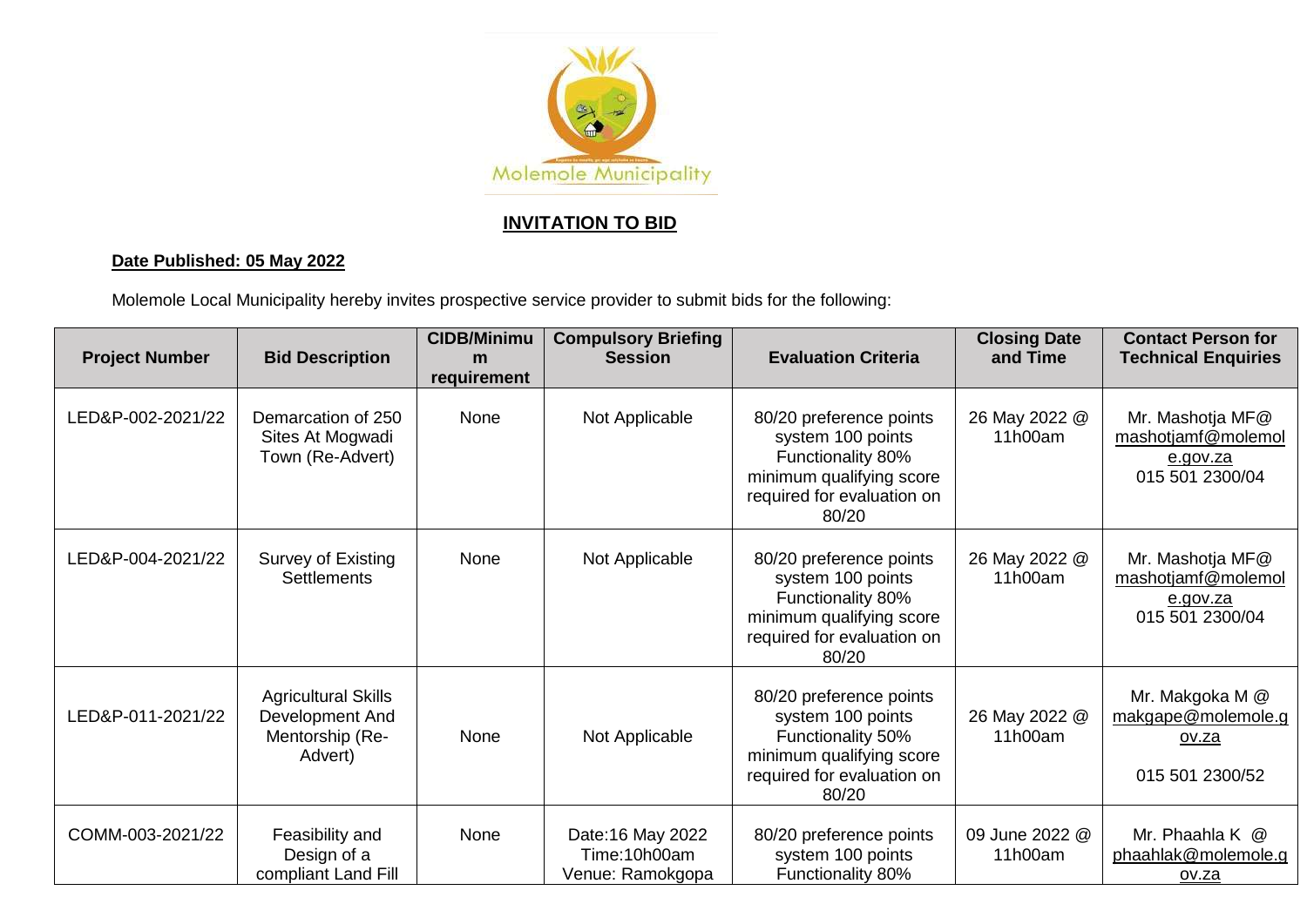| <b>Project Number</b> | <b>Bid Description</b>                                                                                                                                                | <b>CIDB/Minimu</b><br>m              | <b>Compulsory Briefing</b><br><b>Session</b>                                                                                   | <b>Evaluation Criteria</b>                                                                                                           | <b>Closing Date</b><br>and Time | <b>Contact Person for</b><br><b>Technical Enquiries</b>            |
|-----------------------|-----------------------------------------------------------------------------------------------------------------------------------------------------------------------|--------------------------------------|--------------------------------------------------------------------------------------------------------------------------------|--------------------------------------------------------------------------------------------------------------------------------------|---------------------------------|--------------------------------------------------------------------|
|                       | Site in Ramokgopa<br>village<br>(Re-Advert)                                                                                                                           | requirement                          | stadium (Botlokwa)                                                                                                             | minimum qualifying score<br>required for evaluation on<br>80/20                                                                      |                                 | 015 501 2300/38                                                    |
| TECH/001/2022/23      | Planning, Design and<br><b>Project Management</b><br>of 3.7km Mogwadi<br><b>Upgrading Internal</b><br><b>Streets from Gravel</b><br>to Surfacing (Multi-<br>Year)     | None                                 | Date: 18 May 2022<br>Time:11h00am<br>Venue: Mogwadi<br><b>Community Hall</b><br>S 23° 21' 46"<br>E 29° 19' 38"                 | 80/20 preference points<br>system 100 points<br>Functionality 80%<br>minimum qualifying score<br>required for evaluation on<br>80/20 | 09 June 2022 @<br>11h00am       | Mr. Phaahla K @<br>phaahlak@molemole.g<br>OV.Za<br>015 501 2300/38 |
| TECH/002/2022/23      | Planning, Design and<br><b>Project Management</b><br>of 3.0km Ga-<br>Mokgehle Upgrading<br><b>Internal Streets from</b><br><b>Gravel to Surfacing</b><br>(Multi-Year) | None                                 | Date19 May 2022<br>Time:12h00pm<br>Venue: Ga-Mokgehle<br><b>Village Cross</b><br>Coordinates<br>S 23º 21' 38"<br>E29° 10' 50"  | 80/20 preference points<br>system 100 points<br>Functionality 80%<br>minimum qualifying score<br>required for evaluation on<br>80/20 | 09 June 2022 @<br>11h00am       | Mr. Phaahla K @<br>phaahlak@molemole.g<br>ov.za<br>015 501 2300/38 |
| TECH/003/2022/23      | Planning, Design and<br><b>Project Management</b><br>of 3.1km Ga-Maupye<br><b>Upgrading Internal</b><br><b>Streets from Gravel</b><br>to Surfacing (Multi-<br>Year)   | None                                 | Date: 19 May 2022<br>Time: 09h00am<br>Venue: Ga-Maupye<br><b>Village Cross</b><br>Coordinates<br>S 23° 20' 59"<br>E29° 11' 52" | 80/20 preference points<br>system 100 points<br>Functionality 80%<br>minimum qualifying score<br>required for evaluation on<br>80/20 | 09 June 2022 @<br>11h00am       | Mr. Phaahla K @<br>phaahlak@molemole.g<br>OV.Za<br>015 501 2300/38 |
| TECH/006/2022/23      | Construction of Ga-<br>Sako Upgrading of<br>1.7km Internal<br>Streets at from<br><b>Gravel to Surfacing</b>                                                           | <b>CIDB Grading</b><br>6CE or Higher | Date: 19 May 2022<br>Time 14h00pm<br>Venue: Sako<br><b>Community Hall</b><br>Coordinates<br>S 23° 24' 56"<br>E29° 9' 54"       | 80/20 preference points<br>system 100 points<br>Functionality 80%<br>minimum qualifying score<br>required for evaluation on<br>80/20 | 09 June 2022 @<br>11h00am       | Mr. Phaahla K @<br>phaahlak@molemole.g<br>ov.za<br>015 501 2300/38 |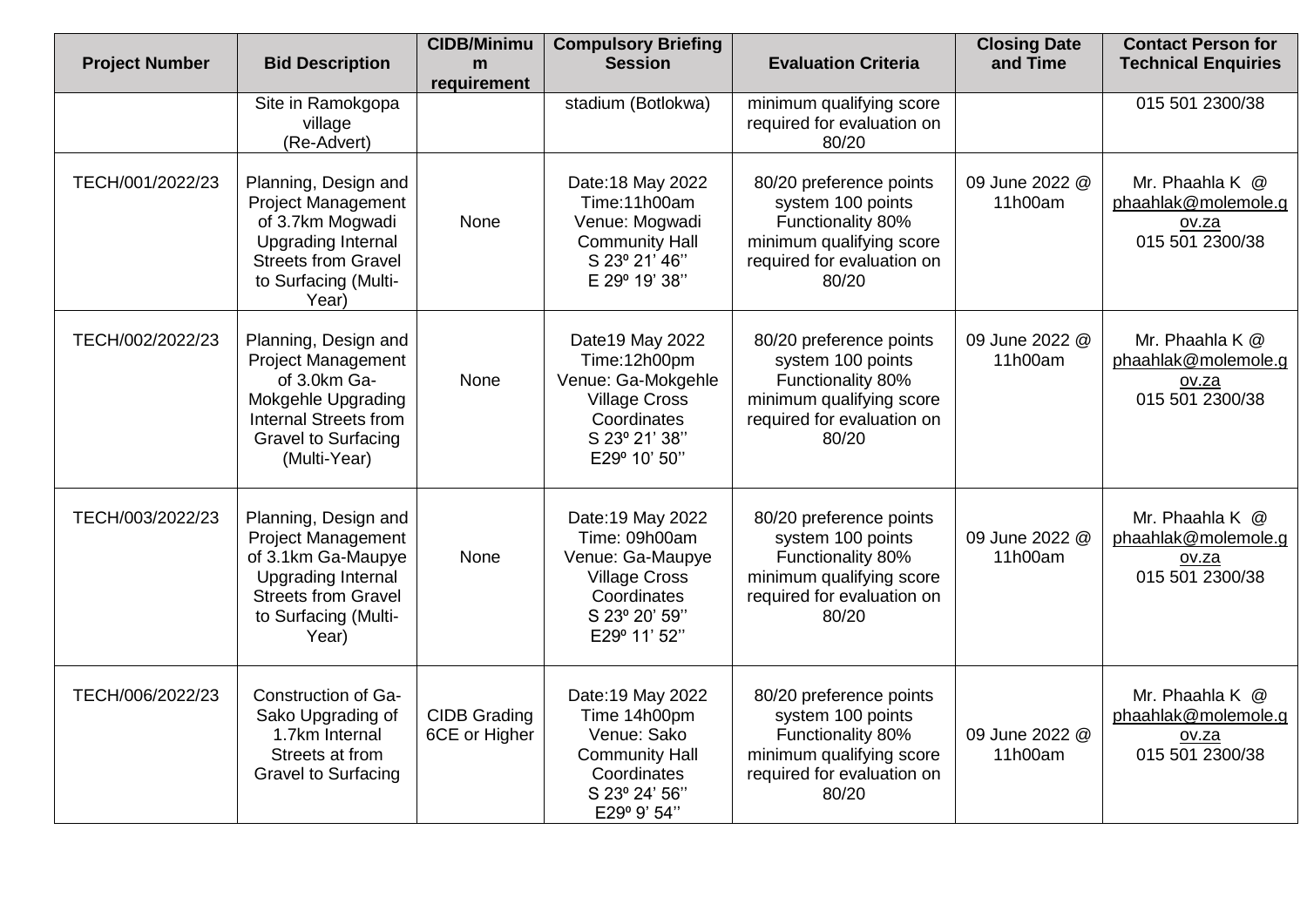| <b>Project Number</b> | <b>Bid Description</b>                                                                                                                                                                  | <b>CIDB/Minimu</b><br>m | <b>Compulsory Briefing</b><br><b>Session</b>                                                                   | <b>Evaluation Criteria</b>                                                                                                           | <b>Closing Date</b><br>and Time | <b>Contact Person for</b><br><b>Technical Enquiries</b>            |
|-----------------------|-----------------------------------------------------------------------------------------------------------------------------------------------------------------------------------------|-------------------------|----------------------------------------------------------------------------------------------------------------|--------------------------------------------------------------------------------------------------------------------------------------|---------------------------------|--------------------------------------------------------------------|
| TECH-007-2021/22      | Planning, Design and<br><b>Project Management</b><br>of Mogwadi Office<br><b>Block Extension</b><br>(Re-Advert)                                                                         | requirement<br>None     | Date: 18 May 2022<br>Time:12h00pm<br>Venue: Mogwadi<br><b>Community Hall</b><br>S 23° 21' 46"<br>E 29° 19' 38" | 80/20 preference points<br>system 100 points<br>Functionality 80%<br>minimum qualifying score<br>required for evaluation on<br>80/20 | 26 May 2022 @<br>11h00am        | Mr. Phaahla K @<br>PhaahlaK@molemole.<br>gov.za<br>015 501 2300/38 |
| TECH/015/2021/22      | Panel of Five<br>(5) Diesel Mechanics<br>For Service,<br>Maintenance and<br>Repairs of Municipal<br>Fleet For Period of<br>thirty Six (36) Months<br>on a Call Out Basis<br>(Re-Advert) | None                    | Date: 18 May 2022<br>Venue: Mogwadi<br><b>Community Hall</b><br>Time:09h00am<br>S 23° 21' 46"<br>E 29° 19' 38" | 80/20 preference points<br>system 100 points<br>Functionality 80%<br>minimum qualifying score<br>required for evaluation on<br>80/20 | 09 June 2022 @<br>11h00am       | Mr. Mabetwa @<br>mabetwamj@molemole<br>.gov.za<br>015 501 2300/55  |
| MM/01/2021/22         | Acquisition of Six (6)<br>Legal Firms to<br>Appear on the<br>Municipality's Panel<br>of Attorneys for a<br>period of Thirty Six<br>(36) Months                                          | None                    | Date: 18 May 2022<br>Time:11h00am<br>Venue: Mogwadi<br><b>Community Hall</b><br>S 23º 21' 46"<br>E 29° 19' 38" | 80/20 preference points<br>system 100 points<br>Functionality 80%<br>minimum qualifying score<br>required for evaluation on<br>80/20 | 09 June 2022 @<br>11h00am       | Mr. Moleele @<br>moleelej@molemole.go<br>V.Za<br>015 501 2300/01   |
| FIN/001/2022/23       | Preparation of<br>2021/22 annual<br>Financial<br>Statements, and<br>2022/2023 Annual<br><b>Financial Statements</b>                                                                     | None                    | Not Applicable                                                                                                 | 80/20 preference points<br>system 100 points<br>Functionality 80%<br>minimum qualifying score<br>required for evaluation on<br>80/20 | 09 June 2022 @<br>11h00am       | Mr. Nkalanga @<br>nkalanga@molemole.g<br>ov.za<br>015 501 2300/17  |
| FIN/002/2022/23       | Supply and delivery<br>of Billing statement<br>Printer                                                                                                                                  | None                    | Not Applicable                                                                                                 | Bids will be evaluated on<br>preference points system<br>80/20                                                                       | 26 May 2022 @<br>11h00am        | Mr. Nkalanga @<br>nkalanga@molemole.g<br>ov.za<br>015 501 2300/17  |